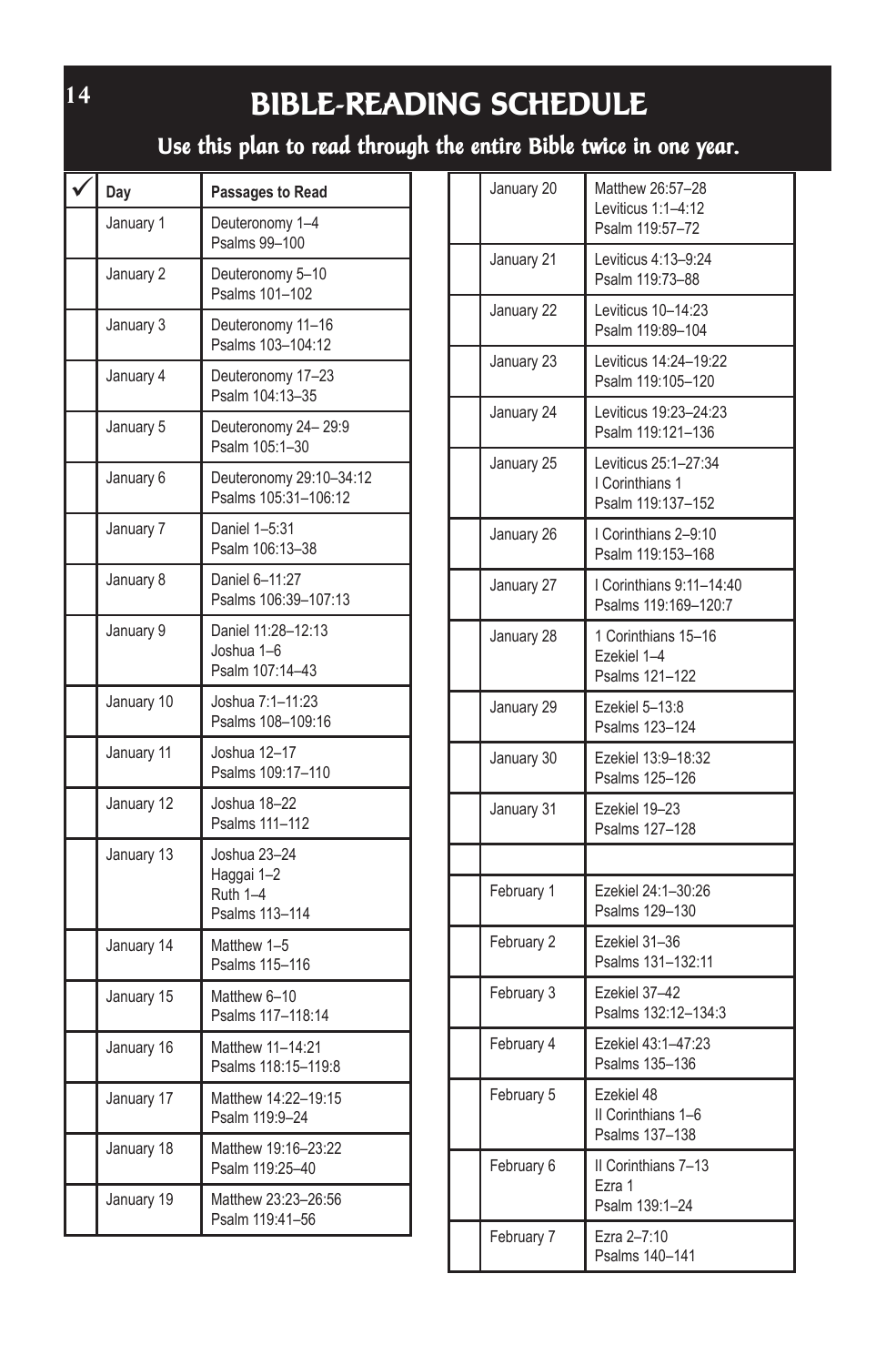| February 8  | Ezra 7:11-10<br>Numbers 1:1-35<br>Psalms 142-144        |
|-------------|---------------------------------------------------------|
| February 9  | Numbers 1:36-4:20<br>Psalms 145-147                     |
| February 10 | Numbers 4:21-7:49<br>Psalms 148-149                     |
| February 11 | Numbers 8-13<br>Psalm 150 & Psalm 1                     |
| February 12 | Numbers 14-18:14<br>Psalms 2-4                          |
| February 13 | Numbers 18:15-22:41<br>Psalms 5-6                       |
| February 14 | Numbers 23-27<br>Psalm 7-8                              |
| February 15 | Numbers 28-31<br>Psalms 8-10                            |
| February 16 | Numbers 32-35:34<br>Psalms 11-13                        |
| February 17 | Numbers 36<br>Ephesians 1-6<br>Psalms 14-15             |
| February 18 | Judges 1-5<br>Psalms 16-17                              |
| February 19 | Judges 6-9<br>Psalms 18:1-24                            |
| February 20 | Judges 10-16:14<br>Psalm 18:25-50                       |
| February 21 | Judges 16:15-21:25<br>Psalms 19-20                      |
| February 22 | Zechariah 1-11<br>Psalms 21-22:16                       |
| February 23 | Zechariah 12-14<br>I Samuel 1-5<br>Psalms 22:17-23:6    |
| February 24 | Samuel 6-13<br>Psalm 24-25:10                           |
| February 25 | I Samuel 14-17<br>Psalms 25:11-26:12                    |
| February 26 | I Samuel 18-23:29<br>Psalm 27-28                        |
| February 27 | I Samuel 24-30:15<br>Psalms 29-30                       |
| February 28 | I Samuel 30:16-31:13<br>II Samuel 1-5:5<br>Psalms 31-32 |

| March 1            | II Samuel 5:6-11:27<br>Psalms 33-34:10                                           |
|--------------------|----------------------------------------------------------------------------------|
| March <sub>2</sub> | II Samuel 12-16:14<br>Psalms 34:11-35:14                                         |
| March <sub>3</sub> | II Samuel 19:1-23:19<br>Psalms 36-37:11                                          |
| March 4            | II Samuel 23:20-24:25<br>I Thessalonians 1-5<br>I Kings 1:1-27<br>Psalm 37:12-40 |
| March <sub>5</sub> | I Kings 1-5<br>Psalm 38:1-22                                                     |
| March 6            | I Kings 6-9:11<br>Psalms 39-40                                                   |
| March 7            | I Kings 9:12-13:34<br>Psalms 41-42                                               |
| March 8            | I Kings 14:1-18:46<br><b>Psalms 43-44</b>                                        |
| March 9            | <b>Kings 19-22</b><br>Psalms 45-46                                               |
| March 10           | II Kings 1-5:27<br>Psalms 47-49                                                  |
| March 11           | II Kings 6-10:16<br>Psalms 50-51                                                 |
| March 12           | II Kings 10:17-15:38<br>Psalms 52-53                                             |
| March 13           | II Kings 16:1-19:37<br>Psalms 54-56                                              |
| March 14           | II Kings 20:1-25:30<br>Psalms 57-59                                              |
| March 15           | Hebrews 1-9:18<br>Psalms 60-62                                                   |
| March 16           | Hebrews 9:19-13:25<br>Psalms 63-64                                               |
| March 17           | I Chronicles 1-4:23<br>Psalm 65-66                                               |
| March 18           | I Chronicles 4:24-7:40<br>Psalm 67-68:12                                         |
| March 19           | I Chronicles 8-12:20<br>Psalm 68:13-35                                           |
| March 20           | I Chronicles 12:21-18:8<br>Psalm 69:1-24                                         |
| March 21           | I Chronicles 18:9-25:7<br>Psalms 69:25-70:24                                     |
|                    |                                                                                  |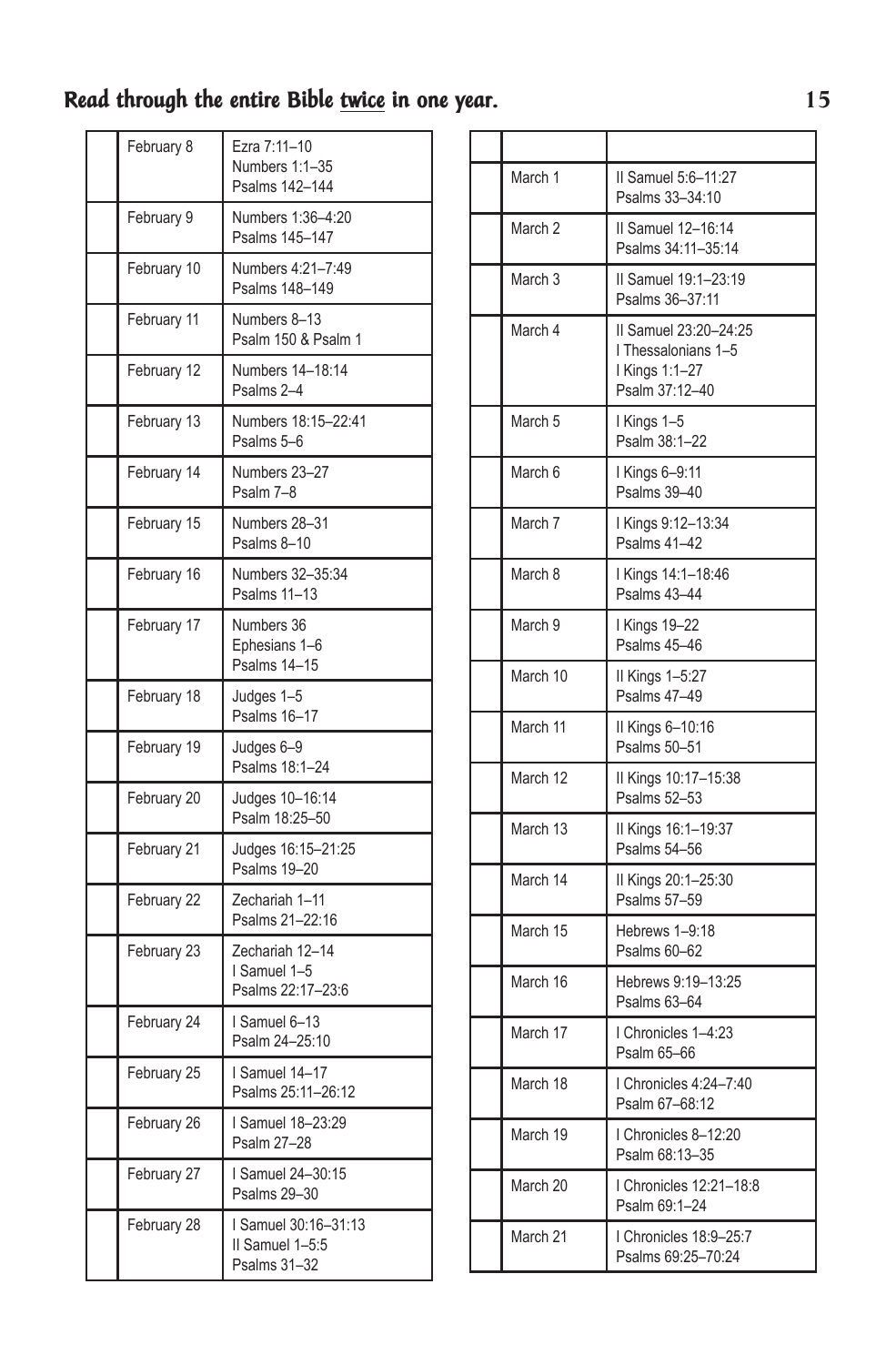| March 22 | I Chronicles 25:8-29:30<br>II Chronicles 1-2<br>Psalm 71:1-24 |
|----------|---------------------------------------------------------------|
| March 23 | II Chronicles 3:1-9:12<br>Psalms 72-73:14                     |
| March 24 | II Chronicles 9:13-16:14<br>Psalms 73:15-74:12                |
| March 25 | II Chronicles 17:1-23:21<br>Psalms 74:13-75:10                |
| March 26 | II Chronicles 24-29<br>Psalms 76-77                           |
| March 27 | II Chronicles 30-35<br>Psalms 78:1-32                         |
| March 28 | II Chronicles 36<br>I Peter 1-5<br>Esther 1<br>Psalm 78:33-58 |
| March 29 | Esther 2-10<br>Luke 1:1-25<br>Psalms 78:59-79:13              |
| March 30 | Luke 1:26-4:13<br>Psalm 80:1-19                               |
| March 31 | Luke 4:14-7:35<br>Psalms 81-82                                |
|          |                                                               |
| April 1  | Luke 7:36-10:24<br>Psalms 83-84                               |
| April 2  | Luke 10:25-13:35<br>Psalms 85-86                              |
| April 3  | Luke 14-18:14<br>Psalms 87-88                                 |
| April 4  | Luke 18:15-21:38<br>Psalm 89:1-26                             |
| April 5  | Luke 22-24:12<br>Psalm 89:27-52                               |
| April 6  | Luke 24:13-53<br>Jeremiah 1-4:31<br>Psalms 90-91              |
| April 7  | Jeremiah 5-9:26<br>Psalms 92-93                               |
| April 8  | Jeremiah 10-17:18<br>Psalm 94:1-23                            |
| April 9  | Jeremiah 17:19-24:10<br>Psalms 95-96                          |
| April 10 | Jeremiah 25-30<br>Psalms 97-99                                |

| April 11 | Jeremiah 31-36:16<br>Psalms 100-102                                   |
|----------|-----------------------------------------------------------------------|
| April 12 | Jeremiah 36:17-42:22<br>Psalms 103-104:17                             |
| April 13 | Jeremiah 43-48<br>Psalms 104:18-105:30                                |
| April 14 | Jeremiah 49:1-51:64<br>Psalms 105:31-106:12                           |
| April 15 | Jeremiah 52<br>I Timothy 1-6<br>Lamentations 1<br>Psalm 106:13-38     |
| April 16 | Lamentations 2-5<br>Malachi 1-2<br>Psalms 106:39-107:13               |
| April 17 | Malachi 3-4<br>Mark 1-4:25<br>Psalm 107:14-43                         |
| April 18 | Mark 4:26-7:37<br>Psalms 108-109:16                                   |
| April 19 | Mark 8:1-11:11<br>Psalms 109:17-111:10                                |
| April 20 | Mark 11:12-14:42<br>Psalms 112-115                                    |
| April 21 | Mark 14:43-16:20<br>Nehemiah 1:1-3:12<br>Psalms 116-118:14            |
| April 22 | Nehemiah 3:13-7:73<br>Psalms 118:15-119:8                             |
| April 23 | Nehemiah 8-12:43<br>Psalm 119:9-24                                    |
| April 24 | Nehemiah 12:44-13:31<br>James 1-5<br>Hosea 1-2<br>Psalm 119:25-40     |
| April 25 | Hosea 3-14<br>Psalm 119:41-56                                         |
| April 26 | Philippians 1-4<br>Jonah 1-4<br>II Thessalonians 1<br>Psalm 119:57-72 |
| April 27 | II Thessalonians 2-3<br>Job 1-6:30<br>Psalm 119:73-88                 |
| April 28 | Job 7-13:15<br>Psalm 119:89-104                                       |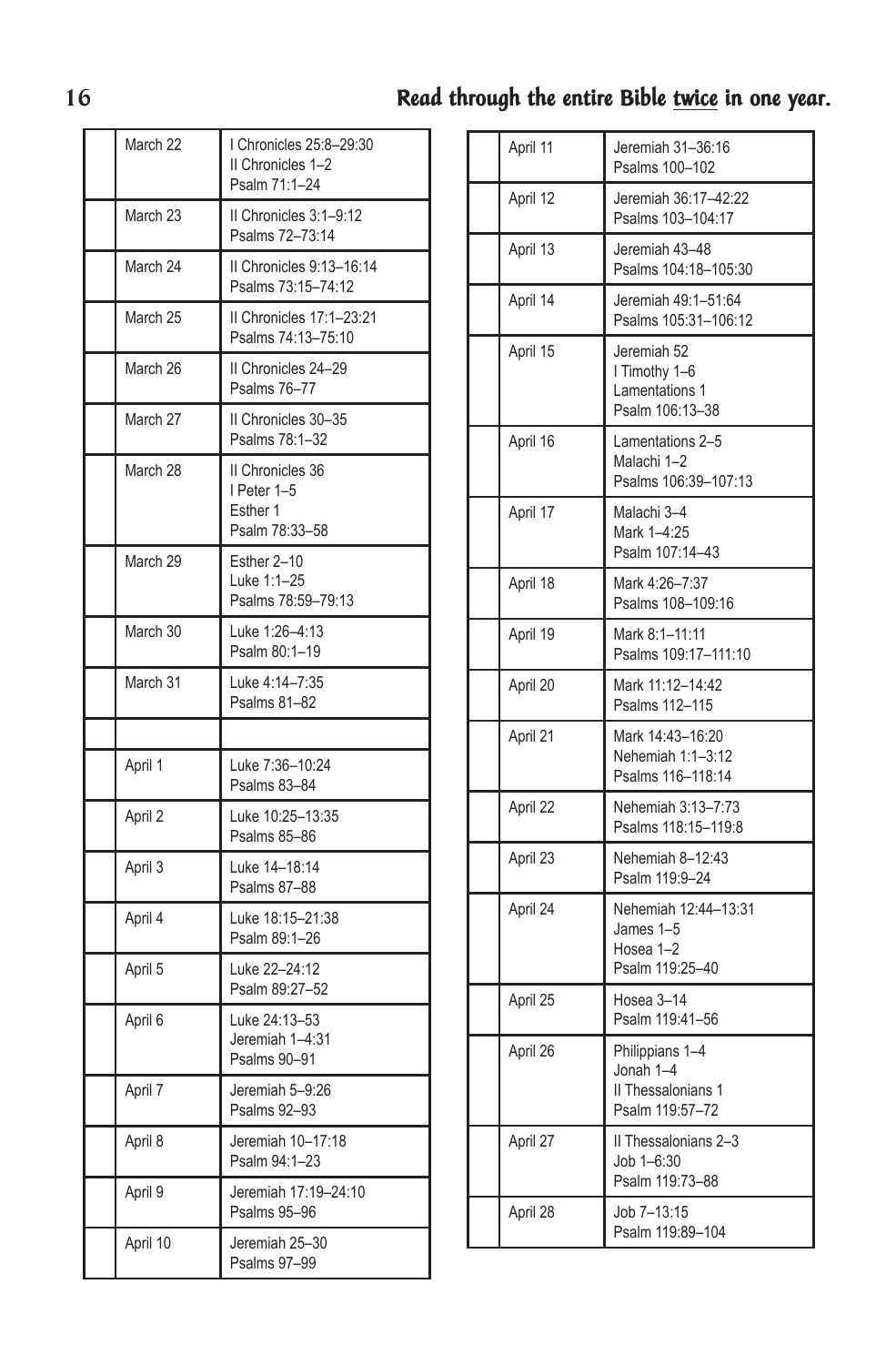| April 29 | Job 13:16-20:19<br>Psalm 119:105-120                                               |
|----------|------------------------------------------------------------------------------------|
| April 30 | Job 20:20-28:19<br>Psalm 119:121-136                                               |
|          |                                                                                    |
| May 1    | Job 28:20-34:15<br>Psalm 119:137-152                                               |
| May 2    | Job 34:16-40:14<br>Psalm 119:153-168                                               |
| May 3    | Job 40:15-42:17<br>II Timothy 1-4<br>Obadiah<br>Psalms 119:169-121:8               |
| May 4    | I John 1-5<br>Ecclesiastes 1-3<br>Psalms 122-125                                   |
| May 5    | Ecclesiastes 4-12<br>Psalms 126-129                                                |
| May 6    | Jude<br>Song of Solomon 1-8<br>Galatians 1<br>Psalms 130-132                       |
| May 7    | Galatians 2-6<br>Habakkuk 1-3<br>Psalms 133-135:12                                 |
| May 8    | II John<br>Joel $1-3$<br>Revelation 1-3<br>Psalms 135:13-136:26                    |
| May 9    | Revelation 4-12<br>Psalms 137-139                                                  |
| May 10   | Revelation 13-21:18<br>Psalms 140-142                                              |
| May 11   | Revelation 21:19-22:21<br>Nahum 1-3<br>Colossians 1-3<br>Psalms 143-144            |
| May 12   | Colossians 4<br>Amos 1-9<br>Psalms 145-146                                         |
| May 13   | II Peter 1-3<br>Philemon<br>III John<br>Micah 1<br>Zephaniah 1-3<br>Psalms 147-148 |

| May 14        | John 1-2<br>Micah 2-7<br>Psalms 149-150 & Psalms 1-2 |
|---------------|------------------------------------------------------|
| May 15        | John 3-6:21<br>Psalms 3-6                            |
| May 16        | John 6:22-8:47<br>Psalms 7-9                         |
| May 17        | John 8:48-11:38<br>Psalms 10-13                      |
| May 18        | John 11:39-13:38<br>Psalms 14-18                     |
| May 19        | John 14-18:24<br>Psalms 19-21                        |
| <b>May 20</b> | John 18:25-21:25<br>Psalms 22-25                     |
| May 21        | Genesis 1-6<br>Psalms 26-27                          |
| <b>May 22</b> | Genesis 7-12<br>Psalms 28-29                         |
| <b>May 23</b> | Genesis 13-18<br>Psalms 30-31                        |
| May 24        | Genesis 19-24:27<br>Psalms 32-33                     |
| <b>May 25</b> | Genesis 24:28-27:29<br>Psalms 34-35                  |
| May 26        | Genesis 27:30-31:35<br>Psalms 36-37:11               |
| May 27        | Genesis 31:36-36:17<br>Psalms 37:12-40               |
| <b>May 28</b> | Genesis 36:18-40:23<br>Psalms 38-39                  |
| <b>May 29</b> | Genesis 41:1-44:17<br>Psalms 40-41                   |
| May 30        | Genesis 44:18-49:33<br>Psalms 42-44:14               |
| <b>May 31</b> | Genesis 50<br>Romans 1-5<br>Psalms 44:15-45:17       |
|               |                                                      |
| June 1        | Romans 6-11<br>Psalms 46-47                          |
| June 2        | Romans 12:1-16:27<br>Exodus 1:1-2:10<br>Psalms 48-49 |
| June 3        | Exodus 2:11-7:25<br>Psalms 50-51                     |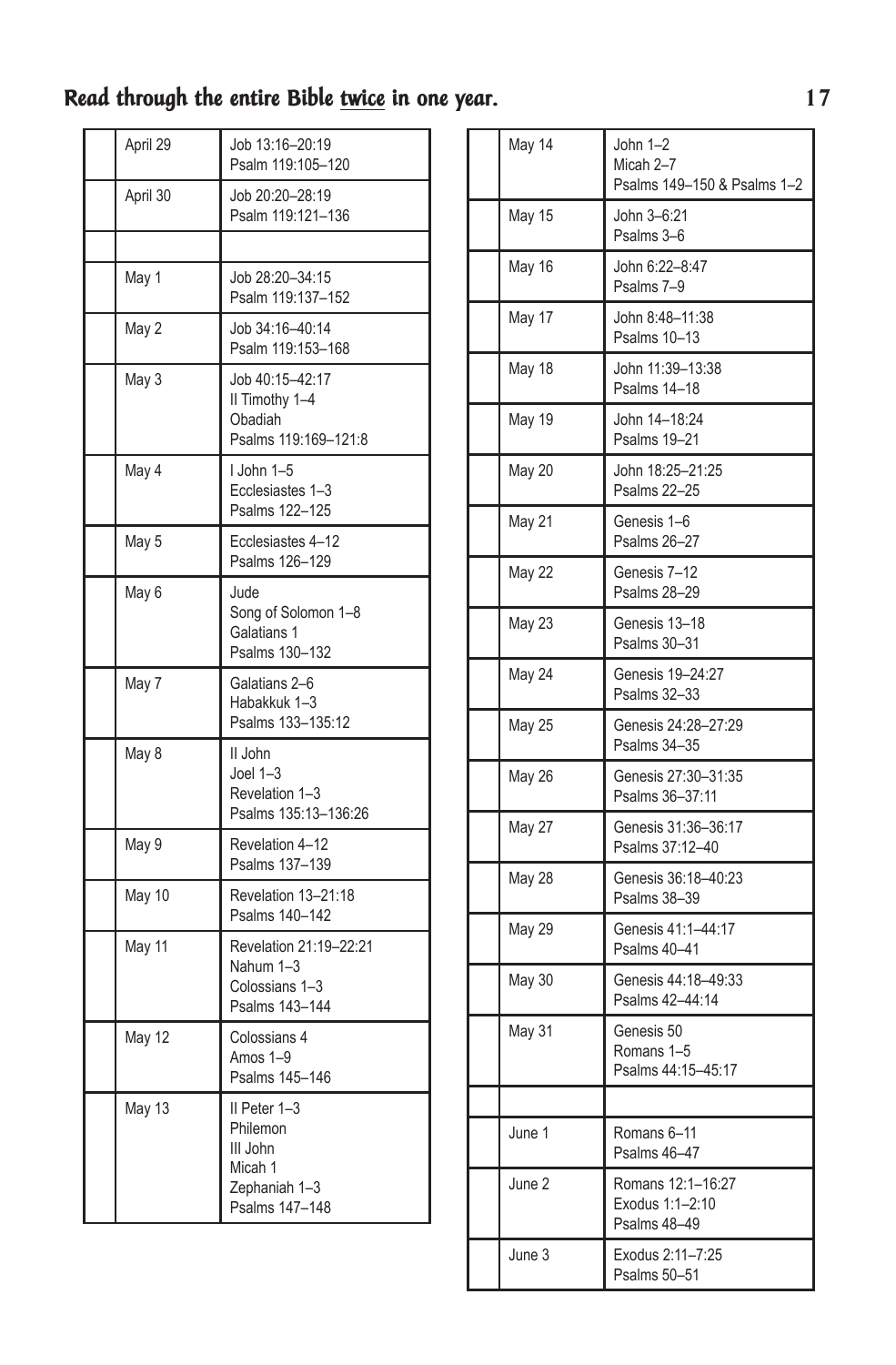| June 4  | Exodus 8:1-12:51<br>Psalms 52-54                      |
|---------|-------------------------------------------------------|
| June 5  | Exodus 13:1-18:12<br>Psalms 55-57                     |
| June 6  | Exodus 18:13-23:19<br>Psalms 58-59                    |
| June 7  | Exodus 23:20-28:21<br>Psalms 60-62                    |
| June 8  | Exodus 28:22-32:35<br>Psalms 63-64                    |
| June 9  | Exodus 33:1-37:16<br>Psalms 65-66                     |
| June 10 | Exodus 37:17-40:38<br>Proverbs 1<br>Psalms 67-68:1-12 |
| June 11 | Proverbs 2-7<br>Psalm 68:13-35                        |
| June 12 | Proverbs 8-13<br>Psalm 69:1-24                        |
| June 13 | Proverbs 14:1-19:11<br>Psalms 69:25-70:5              |
| June 14 | Proverbs 19:12-23:35<br>Psalms 71-72                  |
| June 15 | Proverbs 24-28:14<br><b>Psalms 73-74</b>              |
| June 16 | Proverbs 28:15-31:31<br>Acts 1-2:13<br>Psalms 75-76   |
| June 17 | Acts 2:14-6:15<br>Psalms 77-78:1-12                   |
| June 18 | Acts 7:1-9:43<br>Psalm 78:13-46                       |
| June 19 | Acts 10-13<br>Psalm 78:47-72                          |
| June 20 | Acts 14:1-18:17<br>Psalms 79-80:1-9                   |
| June 21 | Acts 18:18-22:30<br>Psalms 80:10-81:16                |
| June 22 | Acts 23-27<br>Psalms 82-83                            |
| June 23 | Acts 28<br>Isaiah 1-6<br>Psalms 84-85                 |
| June 24 | Isaiah 7-13<br>Psalms 86-87                           |

| June 25 | Isaiah 14-22<br>Psalms 88-89:1-13                        |
|---------|----------------------------------------------------------|
| June 26 | Isaiah 23-30:11<br>Psalm 89:14-39                        |
| June 27 | Isaiah 30:12-37:20<br>Psalms 89:40-90:17                 |
| June 28 | Isaiah 37:21-43:13<br>Psalms 91-93                       |
| June 29 | Isaiah 43:14-50:11<br>Psalm 94:1-23                      |
| June 30 | Isaiah 51-60:10<br>Psalms 95-96                          |
|         |                                                          |
| July 1  | Isaiah 60:11-66:24<br>Titus 1-3<br>Psalms 97-98          |
| July 2  | Deuteronomy 1-4<br>Psalms 99-100                         |
| July 3  | Deuteronomy 5-10<br>Psalms 101-102                       |
| July 4  | Deuteronomy 11-16<br>Psalms 103-104:12                   |
| July 5  | Deuteronomy 17-23<br>Psalm 104:13-35                     |
| July 6  | Deuteronomy 24-29:9<br>Psalm 105:1-30                    |
| July 7  | Deuteronomy 29:10-34:12<br>Psalms 105:31-106:12          |
| July 8  | Daniel 1-5:31<br>Psalm 106:13-38                         |
| July 9  | Daniel 6-11:27<br>Psalms 106:39-107:13                   |
| July 10 | Daniel 11:28-12:13<br>Joshua 1-6<br>Psalm 107:14-43      |
| July 11 | Joshua 7:1-11:23<br>Psalms 108-109:16                    |
| July 12 | Joshua 12-17<br>Psalms 109:17-110                        |
| July 13 | Joshua 18-22<br>Psalms 111-112                           |
| July 14 | Joshua 23-24<br>Haggai 1-2<br>Ruth 1-4<br>Psalms 113-114 |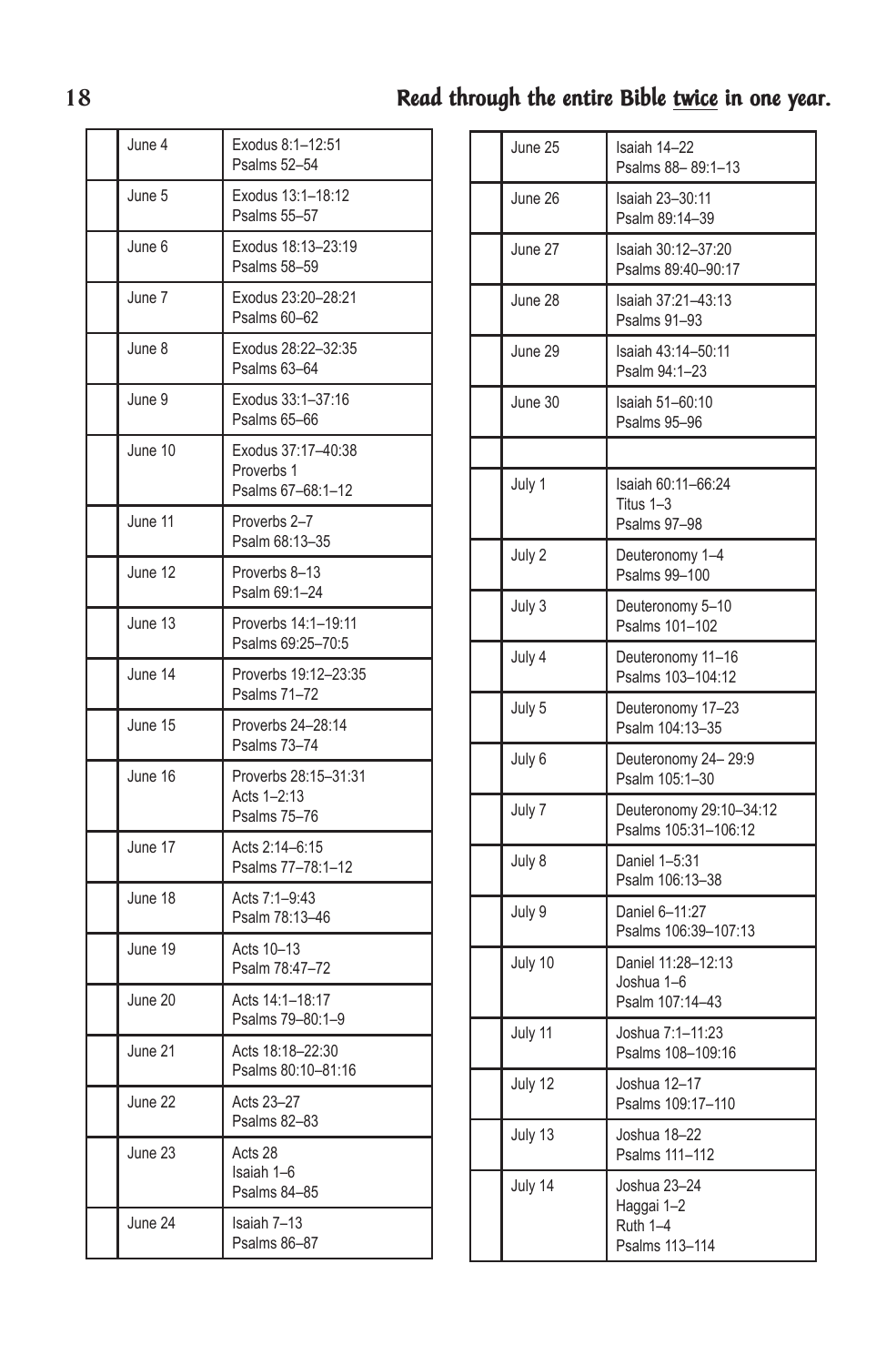| July 15  | Matthew 1-5<br>Psalms 115-116                                |
|----------|--------------------------------------------------------------|
| July 16  | Matthew 6-10<br>Psalms 117-118:14                            |
| July 17  | Matthew 11-14:21<br>Psalms 118:15-119:8                      |
| July 18  | Matthew 14:22-19:15<br>Psalm 119:9-24                        |
| July 19  | Matthew 19:16-23:22<br>Psalm 119:25-40                       |
| July 20  | Matthew 23:23-26:56<br>Psalm 119:41-56                       |
| July 21  | Matthew 26:57-28:20<br>Leviticus 1:1-4:12<br>Psalm 119:57-72 |
| July 22  | Leviticus 4:13-9:24<br>Psalm 119:73-88                       |
| July 23  | Leviticus 10-14:23<br>Psalm 119:89-104                       |
| July 24  | Leviticus 14:24-19:22<br>Psalm 119:105-120                   |
| July 25  | Leviticus 19:23-24:23<br>Psalm 119:121-136                   |
| July 26  | Leviticus 25:1-27:34<br>I Corinthians 1<br>Psalm 119:137-152 |
| July 27  | I Corinthians 2-9:10<br>Psalm 119:153-168                    |
| July 28  | I Corinthians 9:11-14<br>Psalms 119:169-120:7                |
| July 29  | 1 Corinthians 15-16<br>Ezekiel 1-4<br>Psalms 121-122         |
| July 30  | Ezekiel 5-13:8<br>Psalms 123-124                             |
| July 31  | Ezekiel 13:9-18:32<br>Psalms 125-126                         |
|          |                                                              |
| August 1 | Ezekiel 19-23<br>Psalms 127-128                              |
| August 2 | Ezekiel 24:1-30:26<br>Psalms 129-130                         |
| August 3 | Ezekiel 31-36<br>Psalms 131-132:11                           |
| August 4 | Ezekiel 37-42<br>Psalms 132:12-134:3                         |

| August 5  | Ezekiel 43:1-47:23<br>Psalms 135-136                 |
|-----------|------------------------------------------------------|
| August 6  | Ezekiel 48<br>II Corinthians 1-6<br>Psalms 137-138   |
| August 7  | II Corinthians 7-13<br>Ezra 1<br>Psalm 139           |
| August 8  | Ezra 2-7:10<br>Psalms 140-141                        |
| August 9  | Ezra 7:11-10<br>Numbers 1:1-35<br>Psalms 142-144     |
| August 10 | Numbers 1:36-4:20<br>Psalms 145-147                  |
| August 11 | Numbers 4:21-7<br>Psalms 148-149                     |
| August 12 | Numbers 8-13<br>Psalm 150 & Psalm 1                  |
| August 13 | Numbers 14-18:14<br>Psalms 2-4                       |
| August 14 | Numbers 18:15-22<br>Psalms 5-6                       |
| August 15 | Numbers 23-27<br>Psalm 7-8                           |
| August 16 | Numbers 28-31<br>Psalms 8-10                         |
| August 17 | Numbers 32-35:34<br>Psalms 11-13                     |
| August 18 | Numbers 36<br>Ephesians 1-6<br>Psalms 14-15          |
| August 19 | Judges 1-5<br>Psalms 16-17                           |
| August 20 | Judges 6-9<br>Psalms 18:1-24                         |
| August 21 | Judges 10-16:14<br>Psalm 18:25-50                    |
| August 22 | Judges 16:15-21:25<br>Psalms 19-20                   |
| August 23 | Zechariah 1-11<br>Psalms 21-22:16                    |
| August 24 | Zechariah 12-14<br>I Samuel 1-5<br>Psalms 22:17-23:6 |
| August 25 | Samuel 6-13<br>Psalm 24-25:10                        |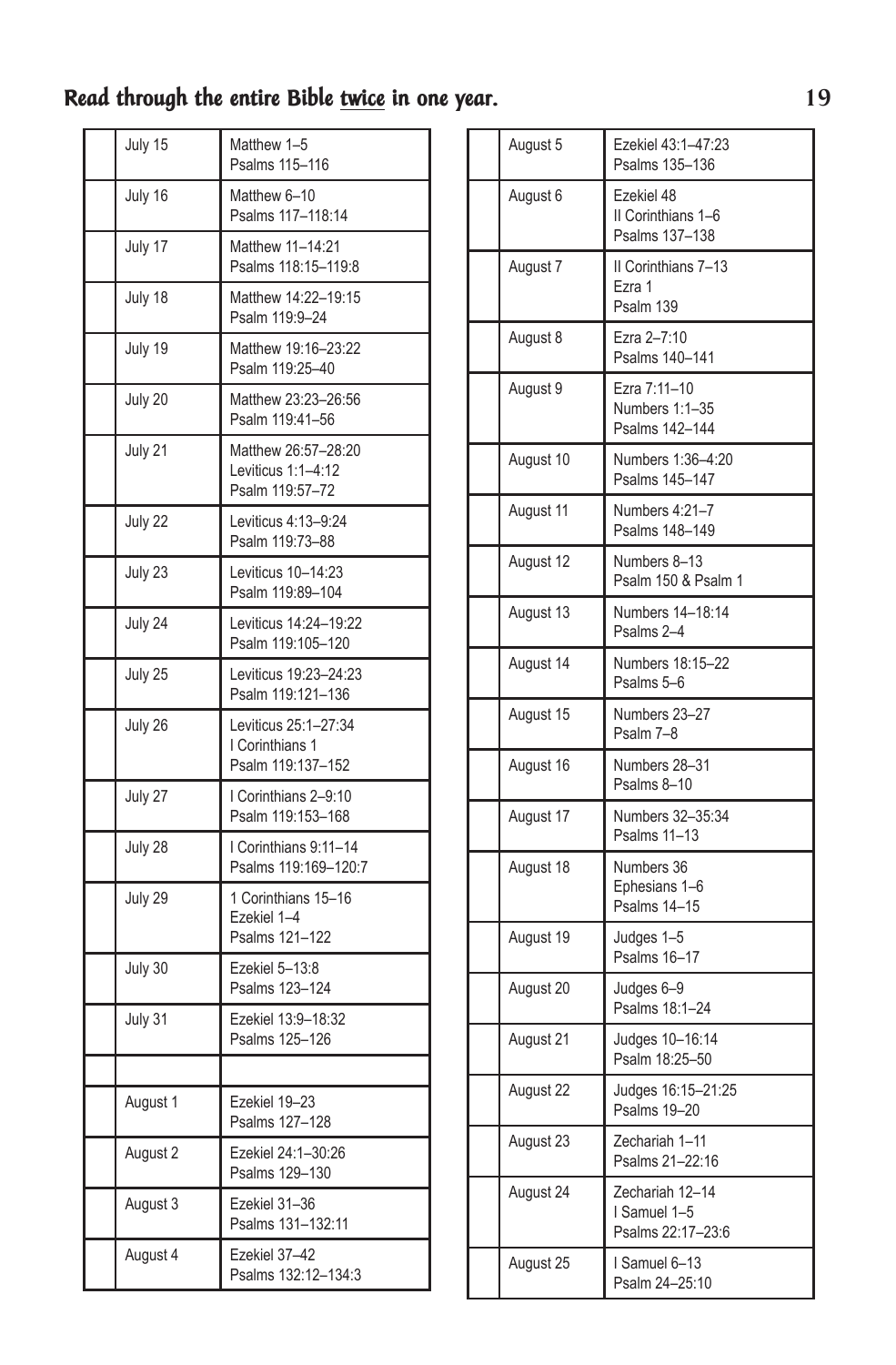| August 26    | I Samuel 14-17<br>Psalms 25:11-26:12                                             |
|--------------|----------------------------------------------------------------------------------|
| August 27    | <b>Samuel 18-23:29</b><br>Psalm 27-28                                            |
| August 28    | I Samuel 24-30:15<br>Psalms 29-30                                                |
| August 29    | I Samuel 30:16-31:13<br>II Samuel 1-5:5<br>Psalms 31-32                          |
| August 30    | II Samuel 5:6-11<br>Psalms 33-34:10                                              |
| August 31    | II Samuel 12-16:14<br>Psalms 34:11-35:14                                         |
|              |                                                                                  |
| September 1  | Il Samuel 19:1-23:19<br>Psalms 36-37:11                                          |
| September 2  | II Samuel 23:20-24:25<br>I Thessalonians 1-5<br>I Kings 1:1-27<br>Psalm 37:12-40 |
| September 3  | I Kings 1-5<br>Psalm 38:1-22                                                     |
| September 4  | I Kings 6-9:11<br>Psalms 39-40                                                   |
| September 5  | I Kings 9:12-13:34<br>Psalms 41-42                                               |
| September 6  | I Kings 14:1-18:46<br>Psalms 43-44                                               |
| September 7  | I Kings 19-22<br>Psalms 45-46                                                    |
| September 8  | II Kings 1-5:27<br>Psalms 47-49                                                  |
| September 9  | II Kings 6-10:16<br>Psalms 50-51                                                 |
| September 10 | II Kings 10:17-15:38<br>Psalms 52-53                                             |
| September 11 | II Kings 16:1-19:37<br>Psalms 54-56                                              |
| September 12 | II Kings 20:1-25:30<br>Psalms 57-59                                              |
| September 13 | Hebrews 1-9:18<br>Psalms 60-62                                                   |
| September 14 | Hebrews 9:19-13:25<br>Psalms 63-64                                               |

| September 15 | I Chronicles 1-4:23                                           |
|--------------|---------------------------------------------------------------|
|              | Psalm 65-66                                                   |
| September 16 | I Chronicles 4:24-7:40<br>Psalm 67-68:12                      |
| September 17 | Chronicles 8-12:20<br>Psalm 68:13-35                          |
| September 18 | I Chronicles 12:21-18:8<br>Psalm 69:1-24                      |
| September 19 | Chronicles 18:9-25:7<br>Psalms 69:25-70:24                    |
| September 20 | I Chronicles 25:8-29:30<br>II Chronicles 1-2<br>Psalm 71:1-24 |
| September 21 | II Chronicles 3:1-9:12<br>Psalms 72-73:14                     |
| September 22 | II Chronicles 9:13-16:14<br>Psalms 73:15-74:12                |
| September 23 | Il Chronicles 17:1-23:21<br>Psalms 74:13-75:10                |
| September 24 | II Chronicles 24-29<br>Psalms 76-77                           |
| September 25 | II Chronicles 30-35<br>Psalms 78:1-32                         |
| September 26 | II Chronicles 36<br>I Peter 1-5<br>Esther 1<br>Psalm 78:33-58 |
| September 27 | Esther 2-10<br>Luke 1:1-25<br>Psalms 78:59-79:13              |
| September 28 | Luke 1:26-4:13<br>Psalm 80:1-19                               |
| September 29 | Luke 4:14-7:35<br>Psalms 81-82                                |
| September 30 | Luke 7:36-10:24<br>Psalms 83-84                               |
|              |                                                               |
| October 1    | Luke 10:25-13:35<br>Psalms 85-86                              |
| October 2    | Luke 14-18:14<br>Psalms 87-88                                 |
| October 3    | Luke 18:15-21:38<br>Psalm 89:1-26                             |
| October 4    | Luke 22-24:12<br>Psalm 89:27-52                               |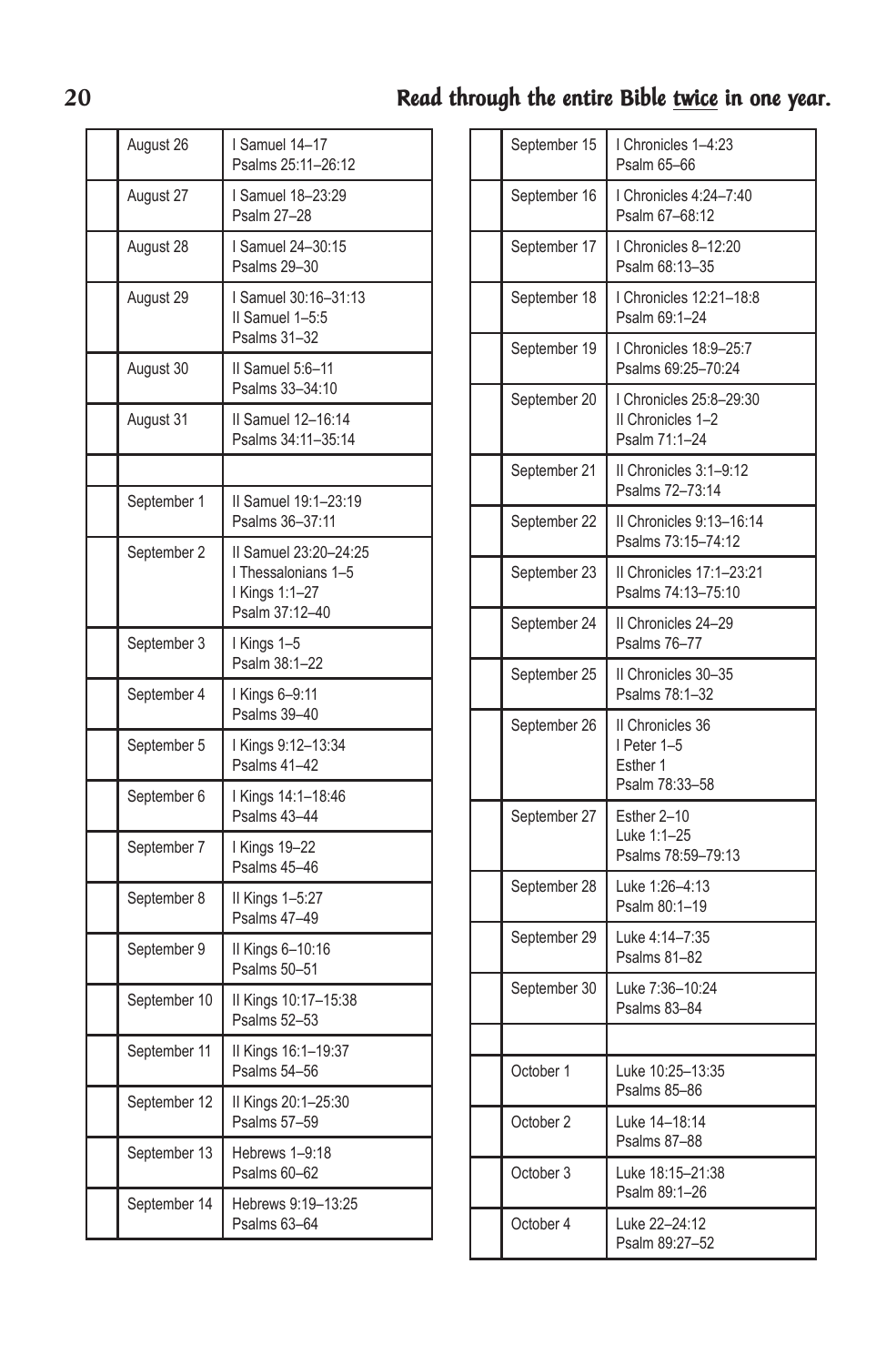| October 5  | Luke 24:13-53<br>Jeremiah 1-4:31<br>Psalms 90-91                  |
|------------|-------------------------------------------------------------------|
| October 6  | Jeremiah 5-9:26<br>Psalms 92-93                                   |
| October 7  | Jeremiah 10-17:18<br>Psalm 94:1-23                                |
| October 8  | Jeremiah 17:19-24:10<br>Psalms 95-96                              |
| October 9  | Jeremiah 25-30<br>Psalms 97-99                                    |
| October 10 | Jeremiah 31-36:16<br>Psalms 100-102                               |
| October 11 | Jeremiah 36:17-42:22<br>Psalms 103-104:1-17                       |
| October 12 | Jeremiah 43-48<br>Psalms 104:18-105:30                            |
| October 13 | Jeremiah 49:1-51:64<br>Psalms 105:31-106:12                       |
| October 14 | Jeremiah 52<br>I Timothy 1-6<br>Lamentations 1<br>Psalm 106:13-38 |
| October 15 | Lamentations 2-5<br>Malachi 1-2<br>Psalms 106:39-107:13           |
| October 16 | Malachi 3-4<br>Mark 1-4:25<br>Psalm 107:14-43                     |
| October 17 | Mark 4:26-7:37<br>Psalms 108-109:16                               |
| October 18 | Mark 8:1-11:11<br>Psalms 109:17-111:10                            |
| October 19 | Mark 11:12-14:42<br>Psalms 112-115                                |
| October 20 | Mark 14:43-16:20<br>Nehemiah 1:1-3:12<br>Psalms 116-118:14        |
| October 21 | Nehemiah 3:13-7:73<br>Psalms 118:15-119:8                         |
| October 22 | Nehemiah 8-12:43<br>Psalm 119:9-24                                |
| October 23 | Nehemiah 12:44-13:31<br>James 1-5<br>Hosea 1-2<br>Psalm 119:25-40 |

| October 24 | Hosea 3-14<br>Psalm 119:41-56                                           |
|------------|-------------------------------------------------------------------------|
| October 25 | Philippians 1-4<br>Jonah 1-4<br>Il Thessalonians 1<br>Psalm 119:57-72   |
| October 26 | II Thessalonians 2-3<br>Job 1-6:30<br>Psalm 119:73-88                   |
| October 27 | Job 7-13:15<br>Psalm 119:89-104                                         |
| October 28 | Job 13:16-20:19<br>Psalm 119:105-120                                    |
| October 29 | Job 20:20-28:19<br>Psalm 119:121-136                                    |
| October 30 | Job 28:20-34:15<br>Psalm 119:137-152                                    |
| October 31 | Job 34:16-40:14<br>Psalm 119:153-168                                    |
|            |                                                                         |
| November 1 | Job 40:15-42:17<br>II Timothy 1-4<br>Obadiah<br>Psalms 119:169-121:8    |
| November 2 | I John 1-5<br>Ecclesiastes 1-3<br>Psalms 122-125                        |
| November 3 | Ecclesiastes 4-12<br>Psalms 126-129                                     |
| November 4 | Jude<br>Song of Solomon 1-8<br>Galatians 1<br>Psalms 130-132            |
| November 5 | Galatians 2-6<br>Habakkuk 1-3<br>Psalms 133-135:12                      |
| November 6 | II John<br>Joel $1-3$<br>Revelation 1-3<br>Psalms 135:13-136:26         |
| November 7 | Revelation 4-12<br>Psalms 137-139                                       |
| November 8 | Revelation 13-21:18<br>Psalms 140-142                                   |
| November 9 | Revelation 21:19-22:21<br>Nahum 1-3<br>Colossians 1-3<br>Psalms 143-144 |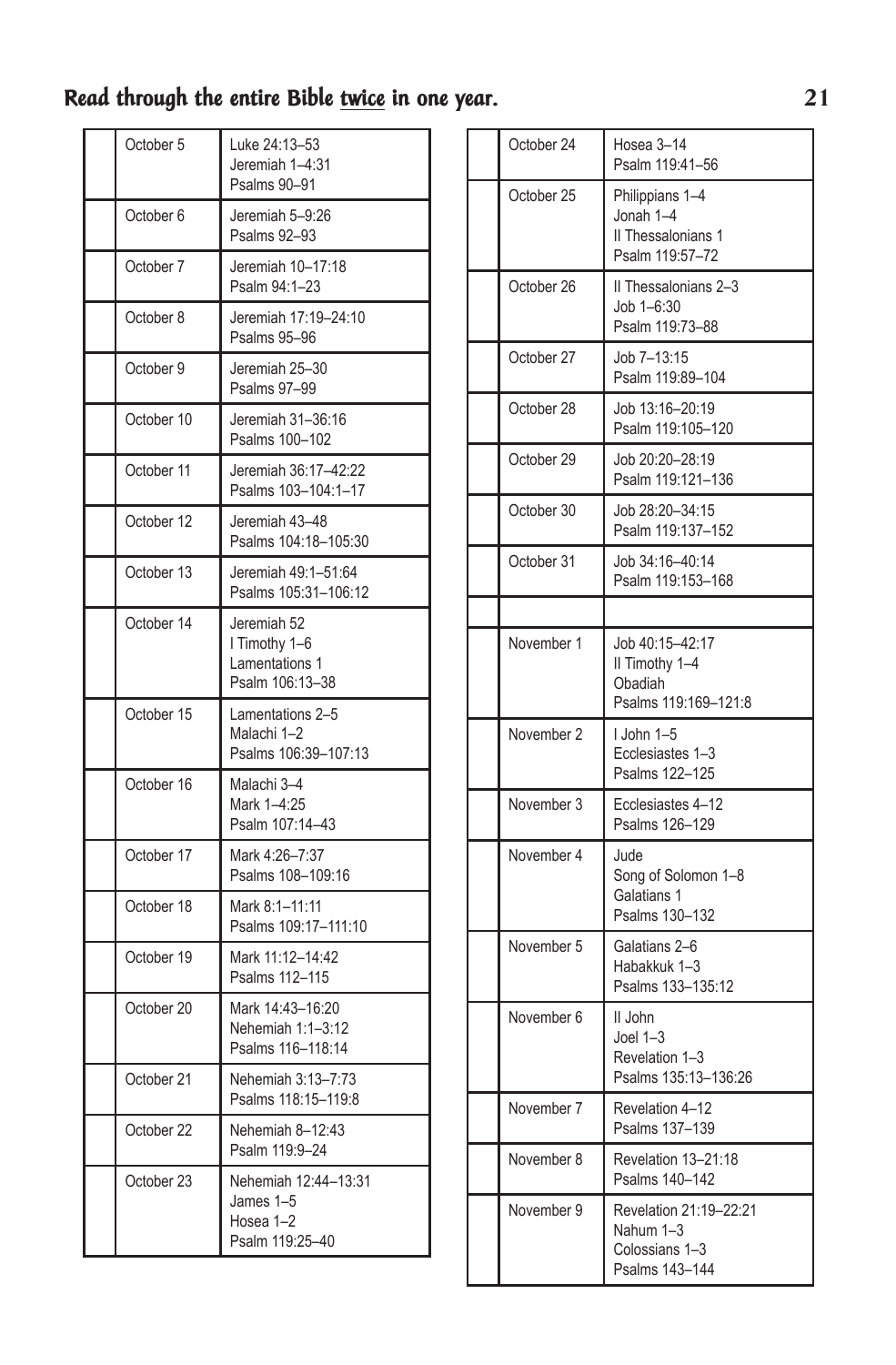#### November 10 | Colossians 4 Amos 1–9 Psalms 145–146 November 11 | II Peter 1-3 Philemon III John Micah 1 Zephaniah 1–3 Psalms 147–148 November 12 John 1–2 Micah 2–7 Psalms 149–150 & Psalms 1–2 November 13 John 3–6:21 Psalms 3–6 November 14 John 6:22–8:47 Psalms 7–9 November 15 John 8:48–11:38 Psalms 10–13 November 16 John 11:39–13:38 Psalms 14–18 November 17 John 14–18:24 Psalms 19–21 November 18 John 18:25–21:25 Psalms 22–25 November 19 | Genesis 1–6 Psalms 26–27 November 20 Genesis 7-12 Psalms 28–29 November 21 Genesis 13–18 Psalms 30–31 November 22 Genesis 19–24:27 Psalms 32–33 November 23 Genesis 24:28–27:29 Psalms 34–35 November 24 Genesis 27:30–31:35 Psalms 36–37:11 November 25 Genesis 31:36–36:17 Psalms 37:12–40 November 26 Genesis 36:18–40:23 Psalms 38–39 November 27 Genesis 41:1–44:17 Psalms 40–41 November 28 Genesis 44:18–49:33 Psalms 42–44:14 November 29 | Genesis 50 Romans 1–5 Psalms 44:15–45:17

| November 30 | Romans 6-11<br>Psalms 46-47                           |
|-------------|-------------------------------------------------------|
|             |                                                       |
| December 1  | Romans 12:1-16:27<br>Exodus 1:1-2:10<br>Psalms 48-49  |
| December 2  | Exodus 2:11-7:25<br>Psalms 50-51                      |
| December 3  | Exodus 8:1-12:51<br>Psalms 52-54                      |
| December 4  | Exodus 13:1-18:12<br>Psalms 55-57                     |
| December 5  | Exodus 18:13-23:19<br>Psalms 58-59                    |
| December 6  | Exodus 23:20-28:21<br>Psalms 60-62                    |
| December 7  | Exodus 28:22-32:35<br>Psalms 63-64                    |
| December 8  | Exodus 33:1-37:16<br>Psalms 65-66                     |
| December 9  | Exodus 37:17-40:38<br>Proverbs 1<br>Psalms 67-68:1-12 |
| December 10 | Proverbs 2-7<br>Psalm 68:13-35                        |
| December 11 | Proverbs 8-13<br>Psalm 69:1-24                        |
| December 12 | Proverbs 14:1-19:11<br>Psalms 69:25-70:5              |
| December 13 | Proverbs 19:12-23:35<br>Psalms 71-72                  |
| December 14 | Proverbs 24-28:14<br>Psalms 73-74                     |
| December 15 | Proverbs 28:15-31:31<br>Acts 1-2:13<br>Psalms 75-76   |
| December 16 | Acts 2:14-6:15<br>Psalms 77-78:1-12                   |
| December 17 | Acts 7:1-9:43<br>Psalm 78:13-46                       |
| December 18 | Acts 10-13<br>Psalm 78:47-72                          |
| December 19 | Acts 14:1-18:17<br>Psalms 79-80:1-9                   |
| December 20 | Acts 18:18-22:30<br>Psalms 80:10-81:16                |